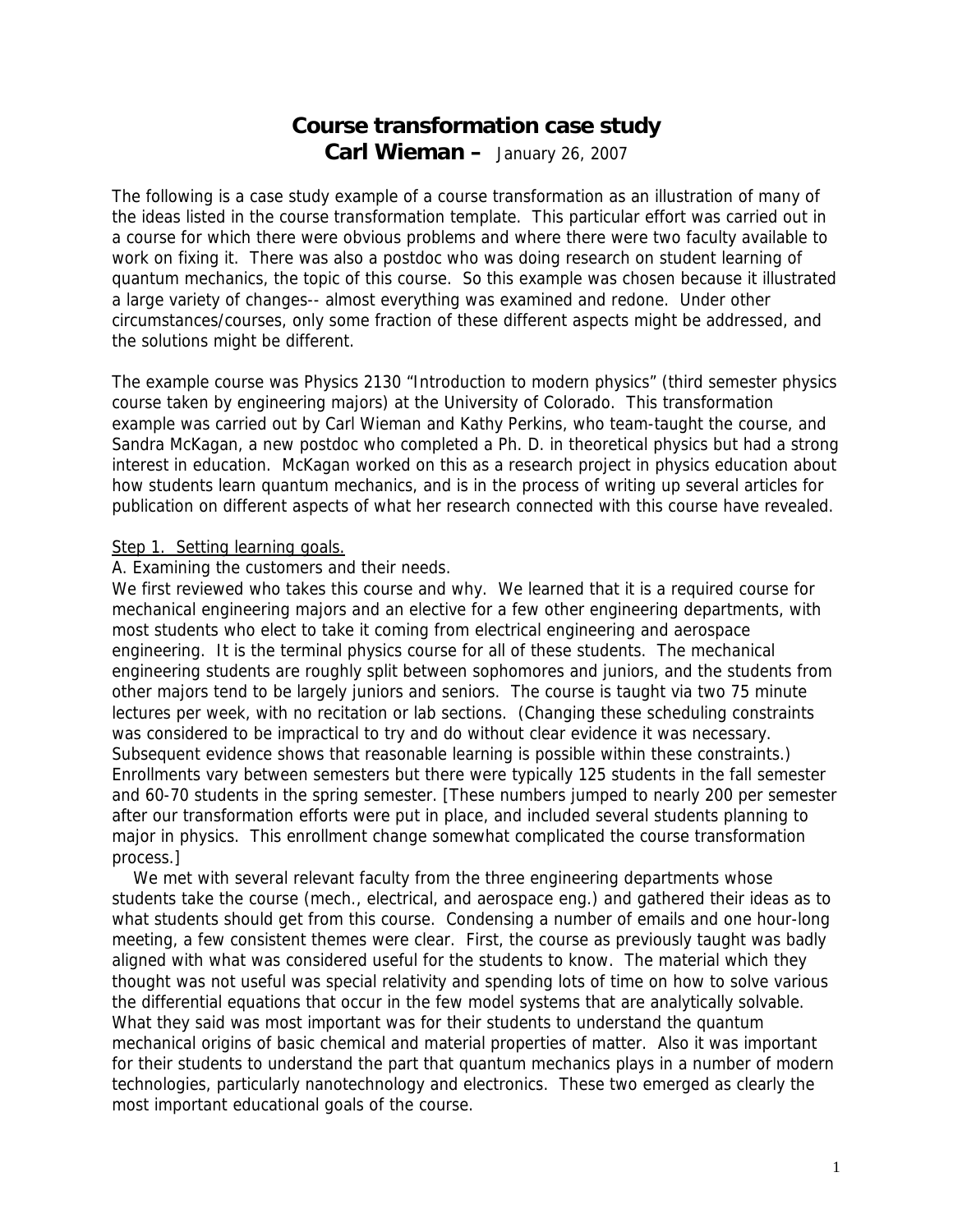A discussion with physics faculty who had taught this class previously revealed that they also found special relativity difficult to fit into the course and of little interest or value to the students. So, we concluded that the course should drop special relativity and use the added time to concentrate on providing students with enough understanding of quantum mechanics that they could understand the basics of technological applications. As discussed below, in formulating more specific learning goals, we also decided that it made sense to reduce the large amount of time that had been traditionally spent on having students learn ways to solve the Schrodinger equation in a variety of special model cases.

### 1.B. Establishing learning goals for the transformed course.

 In light of previous input, we (actually the postdoc) next examined the current way the course was being taught and what students actually were learning from it. The first part was done by examining the syllabus, lecture notes, homework and exams from previous semesters, talking to faculty who had taught the class, and sitting in on some lectures. The postdoc gathered data on student thinking and learning by setting up a "homework session," a time and place each week where students could come to work together on homework in the class and, as an incentive to students to come, get limited help from her as needed. These sessions resulted in providing large amounts of input on student thinking, revealing many basic misconceptions and confusions, as well as the profound difficulties most students were having in understanding the purpose, motivation, and structure of course. The postdoc also read research literature on teaching QM to collect what was known about student difficulties with the material. Finally, she collected syllabi from comparable courses at other institutions, looked at lists of topics covered in standard textbooks, and discussed with faculty who had taught the course in previous years as to what they saw as the most important things students should learn in this class.

 Based on all this input, we came up with list of primary overarching course goals that we wanted students to be able to achieve from the course. These largely aligned with what engineering faculty said they wanted their students to get from class, but these course goals "operationalized" these ideas in terms of specific topics and what students should be able to do with these topics in terms of application, calculations, etc. They also included foundational topics that we decided were essential for students to master before they could effectively achieve the goals of applying ideas to technology etc. How these goals could be made consistent with an intellectually coherent structure and modestly consistent with the topics listed in the official university course description also played a substantial and small part respectively in the final decision. During this process we discovered that for most students, and even some faculty, the material covered in this course was perceived as a largely unconnected set of different topics. This lack of intellectual coherence made it difficult to learn. So we put a significant effort into figuring out how one could create a course that was intellectually much more coherent. (As an editorial aside, there are indications that we have achieved major improvements in this respect, but the students are still not completely connecting up all of the different ideas, so further work on this is needed.)

 The subsequent list of goals was discussed further with faculty familiar with the course in order to converge on a list that was largely a consensus of viewpoints. It was largely but not perfectly a consensus as a few faculty had strong but idiosyncratic opinions about the importance of particular topics or skills.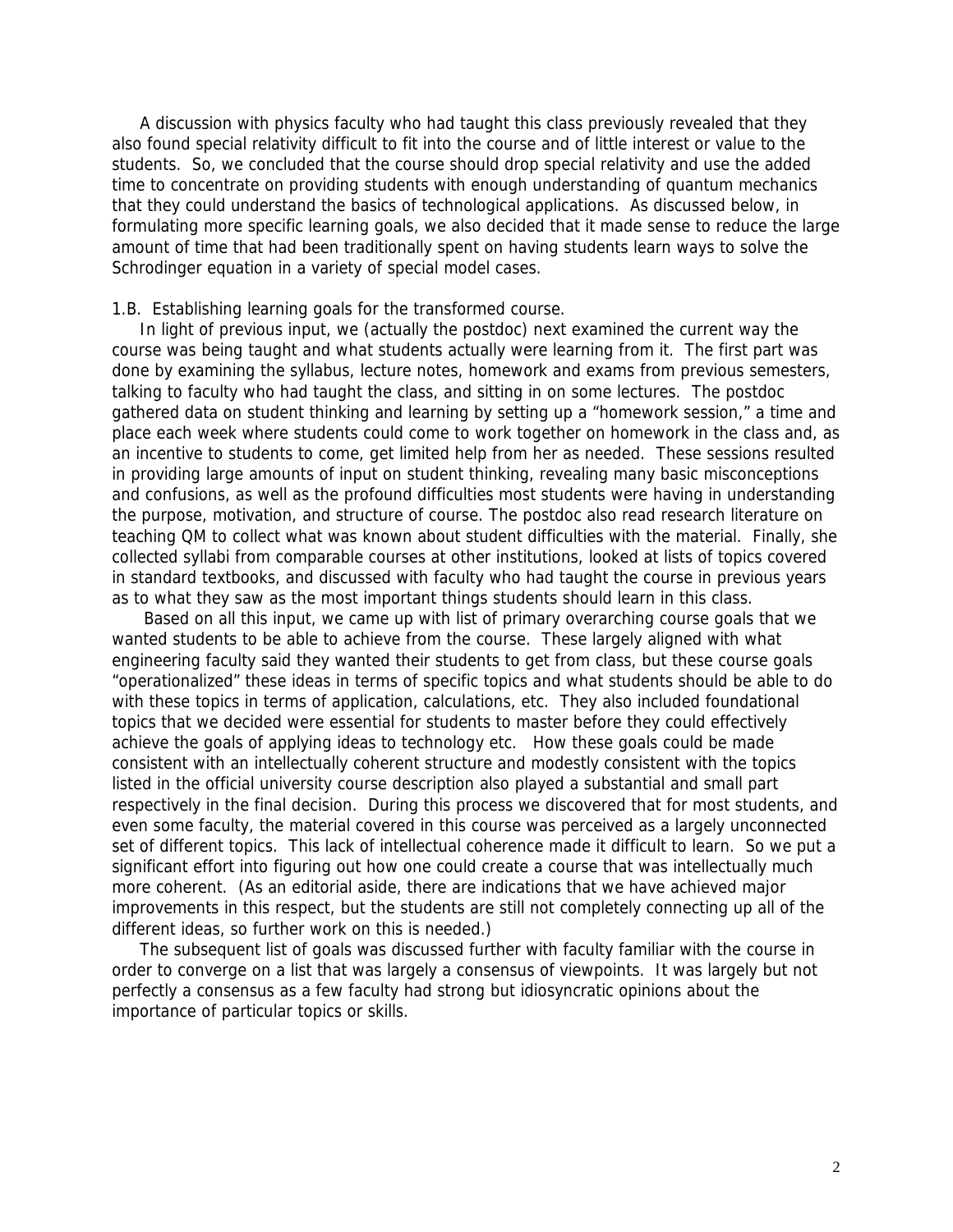# 2. Choice of presentation of material.

 To address student beliefs and to be consistent with research on engagement and motivation, as well as the desire for engineering faculty to have the students relate the material to real life things, we found as many real world examples as possible of the ideas of the quantum mechanics that we wanted to present. We then presented the ideas in terms of explaining what was happening in these contexts, and how that could be generalized.

 A major and quite successful effort was the creation of a number of interactive simulations that addressed particularly difficult ideas in effective novel ways, or could provide considerable illumination of fundamental ideas. Several of the simulations recreated virtual (and easier to understand) versions of several key experiments that established the fundamental basis for quantum mechanics. Others showed pedagogically valuable gedanken experiments. These were done as part of the PhET project and went through the standard cycle of development and testing to ensure student usability and pedagogical effectiveness. These simulations were then used extensively in lecture and on homework problems.

Some general features that were designed into the homework, lectures, and exams were:

- a. Make explicit connections of the subject to students' experiences in everyday life. This was based on research showing that connecting with students' experience is beneficial both in making the subject more interesting to them and in giving them background with which they can build their understanding, by providing them with a context. These features are important in any subject, but we found them to be particularly important in this class. It had a profound impact on student's views about the course compared to previous years.
- b. Emphasize active sense-making and reasoning about the material. Include in-class activities (e.g. clicker questions) that require students to engage in this process.
- c. Include a focus on developing a conceptual understanding of the science.
- d. Use analogies, illustrations, and visual aids (simulations) in class to help students develop visual models, build their understanding, and draw connections to everyday life. Students' inability to have visual models of what was being discussed or to see how it connected with real world phenomena, and the related difficulty of understanding the instructor's goals for the class, were frequently cited sources of frustration in previous years. There was a clear and dramatic change in students' views on all three of these points after the course was changed.

# Step 3. Creating assessment tools.

We developed a variety of means to assess the results. First, we created a multiple choice test to measure students' mastery of a number of specific concepts of quantum mechanics covered by the course. The creation of the multiple choice quantum mechanics concept test was based on input from several sources: physics education research literature; interviews with students prior, during, and after instruction; formal observations by faculty, graduate, and undergraduate TAs of the student group homework problem solving sessions on student confusions and difficulties and problem solving; and examination of answers to open-ended questions on homework and exams. The resultant multiple choice test addressed central difficult concepts of quantum mechanics and provided choices for answers that reflected common student incorrect reasoning, often presented in the words of students.

We refined the test by having several faculty look at it to ensure that the test questions cover appropriate topics and see if important topics were missing. Based on this, we threw out a number of questions that covered material faculty felt were not central or where the answers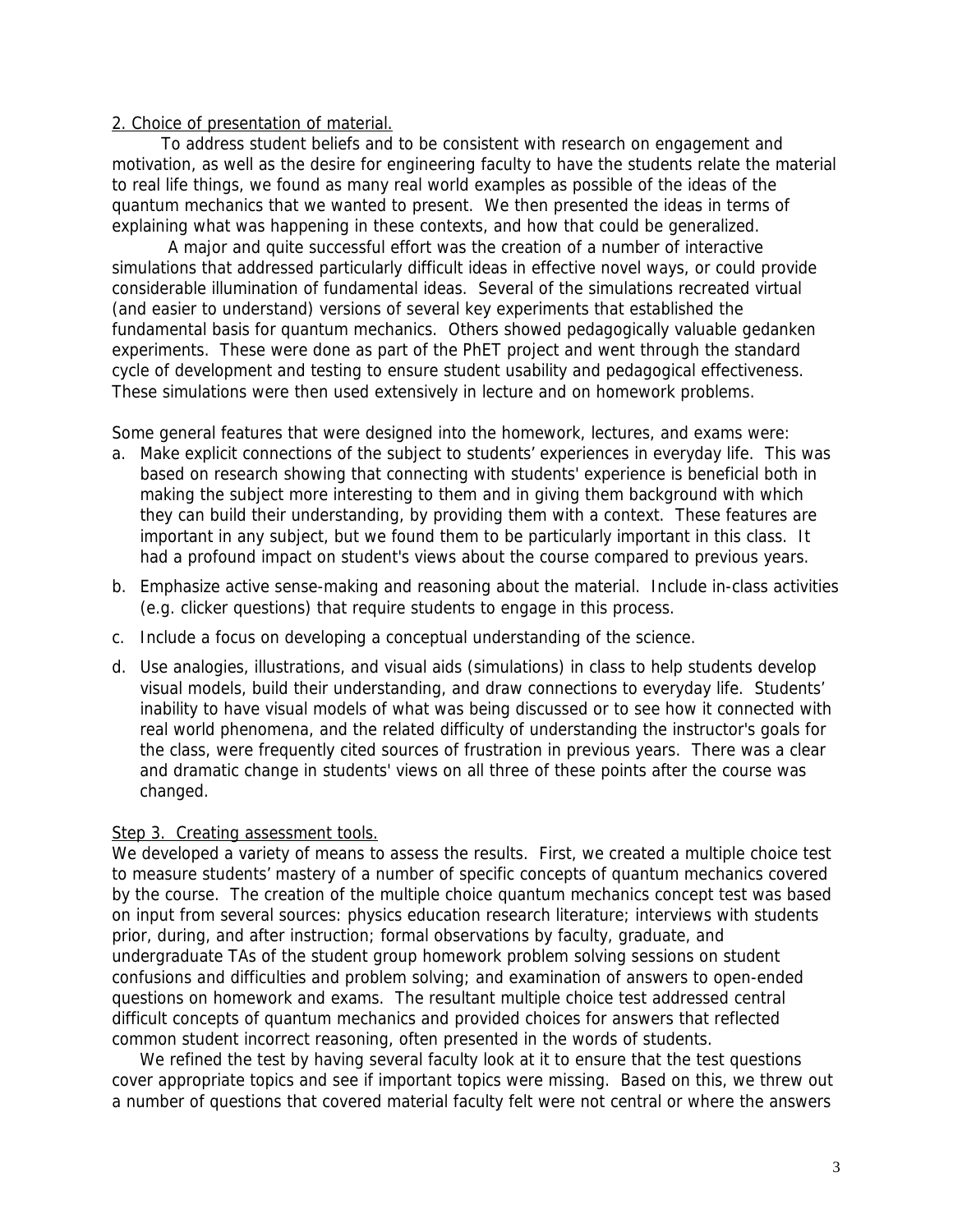were not sufficiently clear. (Surprisingly, we found faculty to be somewhat fuzzy in their understanding of one or two topics, so we also threw out most questions on these topics, feeling that it was unreasonable to expect students to master them.) Next we interviewed students on the test questions to ensure that they interpreted the question and possible answers correctly.

 This test was first given to the class at the end of the semester before changes were made. The test was also given to the students as they completed the simultaneously offered modern physics course for physics majors that covered many of the same topics. The test was given on the next to last day of class. Although it is ungraded, students were motivated to do their best because we explained that it helped us to see which topics we particularly needed to review on last day of class to help students prepare for final exam, and it would help guide their studying for the exam because these questions illustrated what we felt were essential concepts. We have repeated this practice of giving the test on the next to last day of class in subsequent semesters as we changed the class. We now also give the exam to students on the first day of class to evaluate their incoming knowledge. We explain that they should not expect to know many of the answers, but our purpose is to gauge their level of background knowledge to better tailor the class to meet their needs.

 This exam addressed understanding of concepts that were considered important by a consensus of faculty. As often happens with such exams, the student results revealed some shocking deficiencies in student understanding. In the first semester we gave the test, which was before we started changing the class, it confirmed one very widespread confusion that we had suspected from our interviews and observations, namely most students did not understand the idea of potential energy as used in the course. This basic confusion which was never realized or addressed by the instructors in previous years meant that it was impossible for students in this situation to understand the last 2/3 of the course material, and so they abandoned all attempts at that, and merely memorized algorithms. (We found similar though not quite a pervasive a confusion among the students taking the introductory quantum course for physics majors.) The results from this test factored heavily in our detailed design of the transformed course.

There are other learning goals that were not measured by this conceptual test, such as ability to do various types of quantitative calculations, justify the fundamental ideas of quantum mechanics in terms of empirical observations, and to use quantum mechanical concepts to explain and predict behavior of real world situations and devices. These are assessed through the exams and homework problems we created for the course. We designed homework and exam problems that were intended to do that, and now having seen student performance on those items, and having done sampling interviewing of students on their understanding, we have a pretty good idea as to which of these are and are not valid assessment questions.

Another important assessment tool is the weekly observational reports provided by the TAs on the problem solving sessions discussed below. We also collect reports of their observations of lectures and student behavior (interest, confusion, understanding,..) during lecture, gleaned from sitting in the midst of the regular students. Finally, we have a weekly online survey question that gauges student opinion and perceptions of mastery and confusion on specific topics.

After the first iteration of the course, we made a number of adjustments to our detailed learning goals and topics covered. As we progressed through the actual teaching of the revised course for the first time, we broke down the overarching course goals into detailed specific goals, which basically laid out in detail what we hoped students would be able to do after the completion of this course. In the process of teaching the course and examining the results, we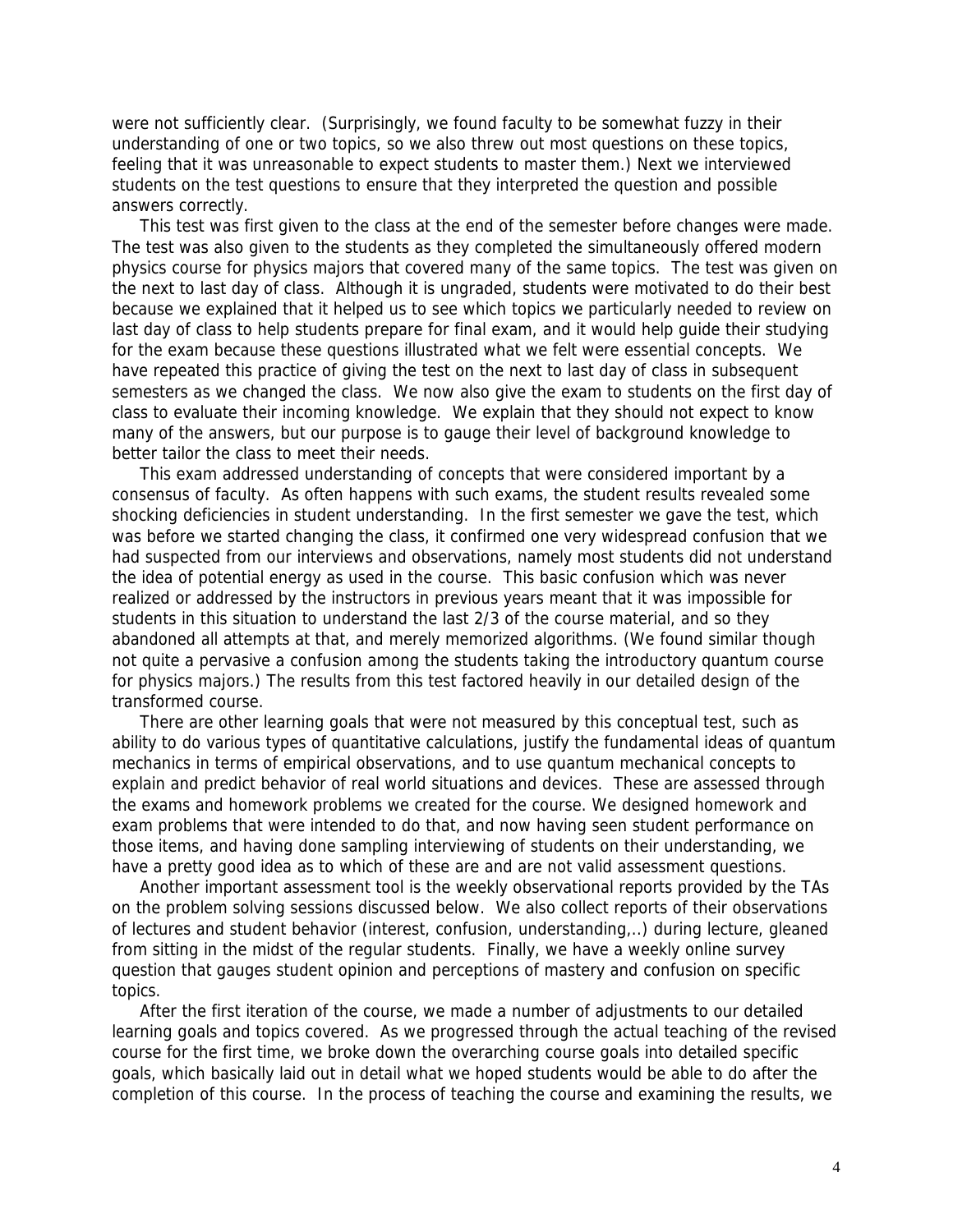realized that there were a few topics that, in terms of their intellectual demands on students, did not fit in, in that they required an excessive amount of student time and effort to master relative to the importance of the material. For some of these topics we subsequently modified the course structure to better address the student difficulties we discovered, which made these topics easier to master. For other topics we dropped them because they did not seem important enough to justify the investment of time we now realized was required for useful mastery.

We had to make one major modification in our goals and subsequent course structure after the first semester of transformation. The first design of the course was based on the assumption, guided by the course descriptions, that students had covered classical electromagnetic radiation thoroughly in the previous semester and understood it. This turned out not to be the case and consultation with instructors of the previous course indicated it was unlikely that it ever would be the case. So we modified our course accordingly.

# Step 4. Evaluation of resources available and resource needs.

- A 200 student classroom equipped for clickers (projector, screen, computer, receivers)
- 2—1.25 hour lectures per week, no smaller sections possible.
- Schedule and staff for the problem solving sessions: When it was clear that the enrollments for this course were much higher than in the past  $(-x 2-3)$ , we negotiated for an additional half TA to help with grading of essay questions on homework. We recognized the value of undergraduate TAs from our previous courses, and negotiated to have 3 provided. These were used to staff the homework sessions and facilitate in-class discussions, as well as provide regular feedback on both.
- In order to have weekly homework, we went to a computer graded system, that allowed a variety of quantitative and multiple choice answers, including checking "all that apply" out of a long list of possible items. This is the most useful format that we have found for having computer graded homework assignments that have a critical thinking component, particularly involving conceptual reasoning. Finally, we took advantage of the availability of the PhET project staff to develop interactive simulations on particular topics where such simulations were expected to be both suitable and effective.

## Step 5. Structure of the class.

Having established the general course goals, broad intellectual structure of the course, and assessment plans, we next worked out the detailed structure. This included deciding on grading policies, choice of textbook, lecture and homework format, class calendar, how the TAs were to be used, etc.

Grading: we operated on a philosophy that grading policies should reward students for doing things we thought were important for their learning. This means that we weight doing homework correctly relatively heavily compared to most instructors. The two hourly and final exams do still count a significant amount though. We also assign some small number of points to each of several other non-exam aspects of the course, such as reading the textbook before class, checking their past homework to see what they did right and wrong, attending class and responding to questions in class. Our surveys have shown that students are much more inclined to do something, such as reviewing their past homework and reading the textbook before class, if it is graded at a nominal level, even if it is an activity like these that they readily recognize as valuable to their learning. We also changed the grading to an absolute scale rather than a curve. Our past experience and that of others has indicated that grading on a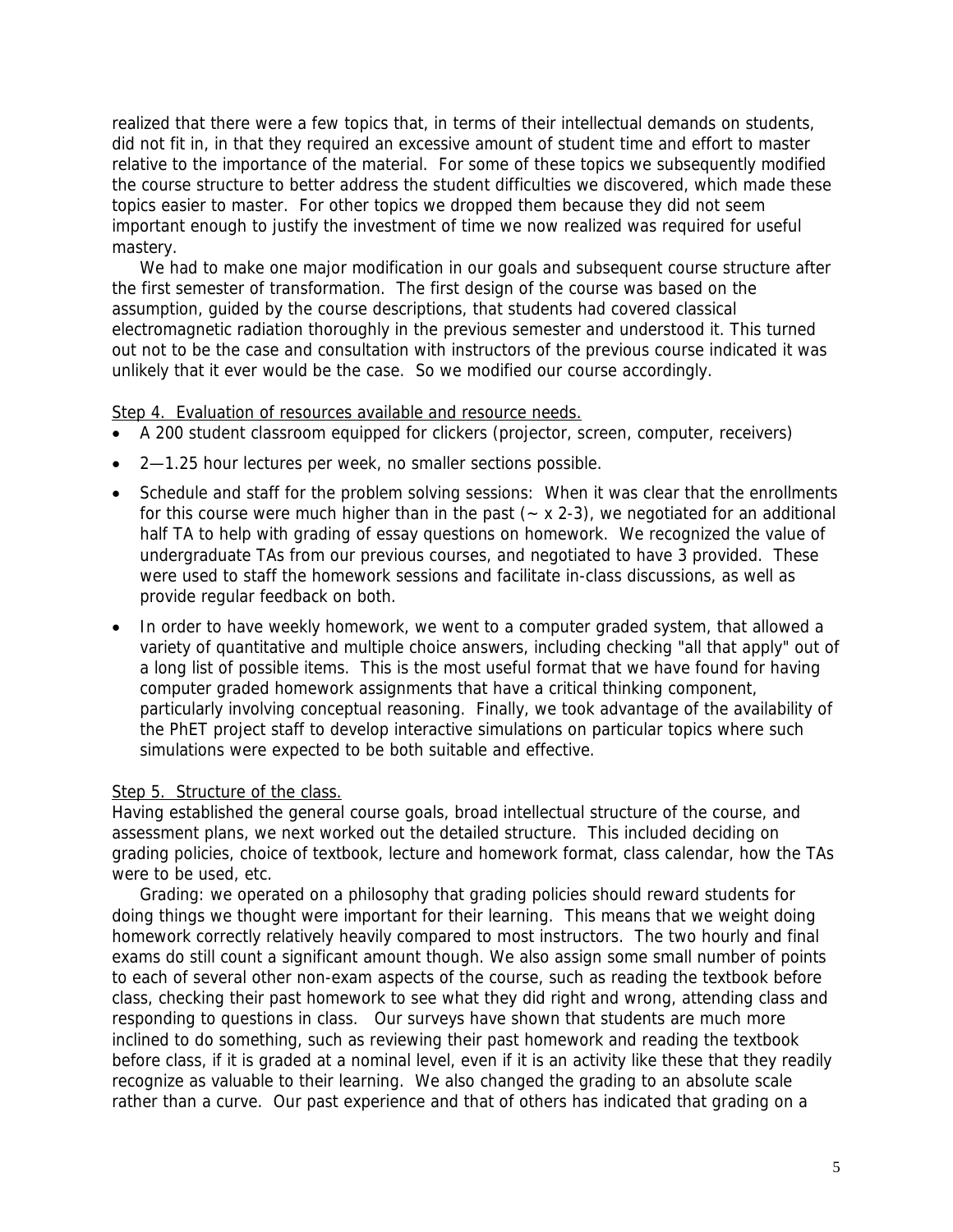curve inhibits student-student collaboration and educationally valuable interaction. We believe that such social interaction is valuable to their learning, in part, because this is the only obvious way for students to practice and develop the important skills of critically analyzing scientific arguments of others and evaluating their own understanding and arguments ("metacognitive skills")

 Collaboration on the homework was strongly encouraged, and our observations indicated that all but a few students avoided merely copying other student's homework or allowing theirs to be copied. We suspect that the explicit discussions about collaboration and expectations and connections between homework and success on exams, as well as the essay questions that had to be written individually, helped create this environment. There is little net impact on the actual grade distribution in switching from grading on a curve, because the absolute scale that we set is quite high, and we reserve the right to lower the scale later, and often do slightly. (So a B ends up being >77 or 78 instead of the 80% stated at the start of the course, for example.)

 After deciding how the course would be organized and the material presented, we selected a textbook that we felt was the closest match. It had some recognized deficiencies including not being particularly readable and not matching the intellectual structure of the course particularly well, but it covered nearly all the topics and at roughly the same level of mathematical sophistication and in approximately the same order as we presented them in class. After one semester we realized our mistake. There were lots of complaints about the textbook from the students and indications from the problem solving sessions that it often confused rather than helped them. We then switched to a textbook that was considerably more readable and, not coincidentally, more closely matched the intellectual organization of the material we had decided upon, but did not cover a number of the topics we included, and it covered nearly all the topics at a less rigorous level of mathematics than we used. When surveyed, the students indicated that they found this a far better tradeoff. They routinely read and learned from this second textbook, and there were few if any complaints about what we had perceived as the deficiencies of the text.

## Step 6. Preparing lectures.

Building on our past experience, we chose to use PowerPoint lectures generally built around a series of clicker questions for each lecture. These choices were based on our past data showing students retain very little from our lectures that do not involve peer-instruction enhanced by clicker use, and that the most memorable aspects of lectures are clicker questions, drawings, and animations, particularly those showing amusing but useful analogies. All of these are features that are facilitated by use of PowerPoint. Also, the PowerPoint slides are particularly easy to reuse and modify in subsequent semesters, greatly reducing preparation time for ourselves and subsequent instructors.

Based on successful results from past semesters in other courses, we had students all use individual clickers and they were randomly assigned seats with assigned consensus groups made up of 3-4 students in adjacent seats. The seat locations of the groups were switched front to back of the lecture hall, half way through the class. Students were assigned seats on the first day of class, with an explanation immediately given as to why we were using assigned seats (the established value of peer discussion, and advantage to having people that are always available and expected to talk with you and share and examine ideas; why this means assigned seats). Although there is some documented value to assigning groups based on a variety of more detailed criteria, we felt the benefit was not enough to justify the substantial added time and effort required.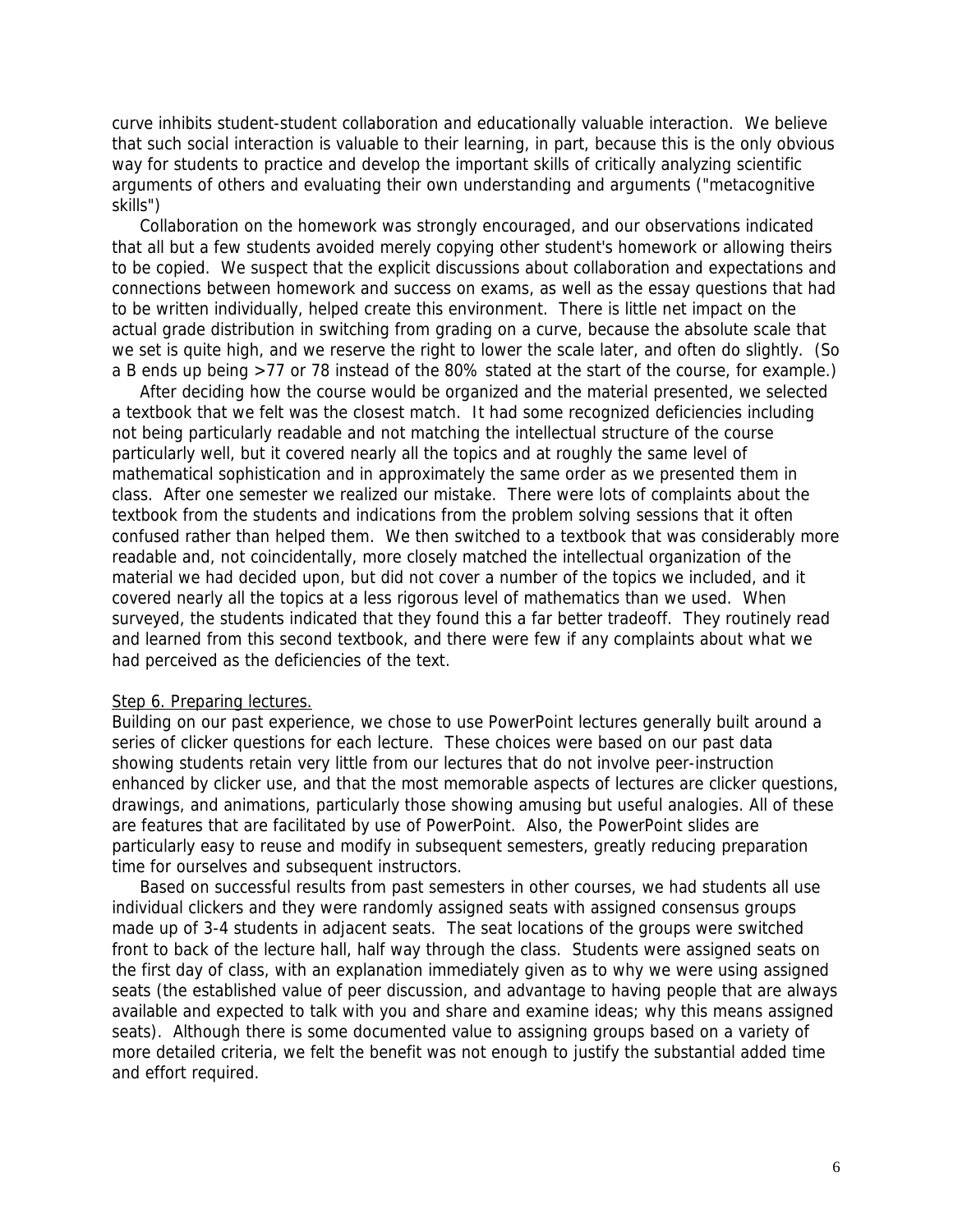We used clicker questions as discussed below.

a. Various formats for in-class questions:

- i. question posed  $\rightarrow$  students discuss in groups  $\rightarrow$  student vote as a group, i.e. consensus required. (Used most often later in the course.)
- ii. question posed  $\rightarrow$  students discuss in groups  $\rightarrow$  students vote individually
- iii. question posed  $\rightarrow$  silent vote  $\rightarrow$  students discuss in groups  $\rightarrow$  students vote again (Requires more time, but can lead to charged discussion. Used more at beginning of course.)
- iv. question posed  $\rightarrow$  silent vote (Used for very brief quizzes usually used to check that they had read the assigned material in advance of lecture, which greatly improved their ability to participate meaningfully in clicker question discussions. Occasionally we also used this format to test understanding of a specific point.) These types of questions were graded on correctness. The other types listed above were typically only graded on participation, with only an occasional question graded on correctness of answer. All indications were that students took the questions seriously nearly all of the time, whether or not they were graded on the correct answer in that well over 90% would get the correct answer on a fairly easy question, and obviously wrong answers were almost never selected.

b. Both the instructors would actively promote student-student discussions within the groups and listen in on student discussions to understand their confusions.

c. Undergraduate TAs attended class and promote student-student discussions during clicker questions by looking for groups that were either off topic or not talking during time consensus discussions, and encouraging them to do so by asking the members of the group directly about the question.

Lectures are designed around specific learning goals for the class, and usually are built around a set of clicker questions which the students normally discuss within their groups before answering. Frequently, in the followup to the clicker question we then call on students to give their reasons for their answer, before the answer is revealed. This allowed the reasoning, both correct and incorrect about the question to be addressed. We always follow all but the easiest clicker questions with a recap of what the correct answer is and why. We used to not do this when a large fraction of the class got the questions correct, but surveys indicated that, on most of our questions, even when students got it correct, they were not completely certain of their answer and wanted us to go over the correct answer. On more challenging questions where a substantial fraction of the class got it wrong, there were invariably follow-up questions from students. A single clicker question could generate as much as 10-15 minutes of student questions and follow up discussion.

 We post our PowerPoint slides on the class website immediately after class is over, so students can use these for notes rather than writing down everything presented in class themselves. It is essential that they not have to concentrate entirely on taking notes, if they are to be able to concentrate on the ideas and the scientific discussions with their peers triggered by the clicker questions.

 The well-known danger of using PowerPoint slides is that one can go through material far too fast for students to follow, but this is avoided by having frequent clicker questions. We find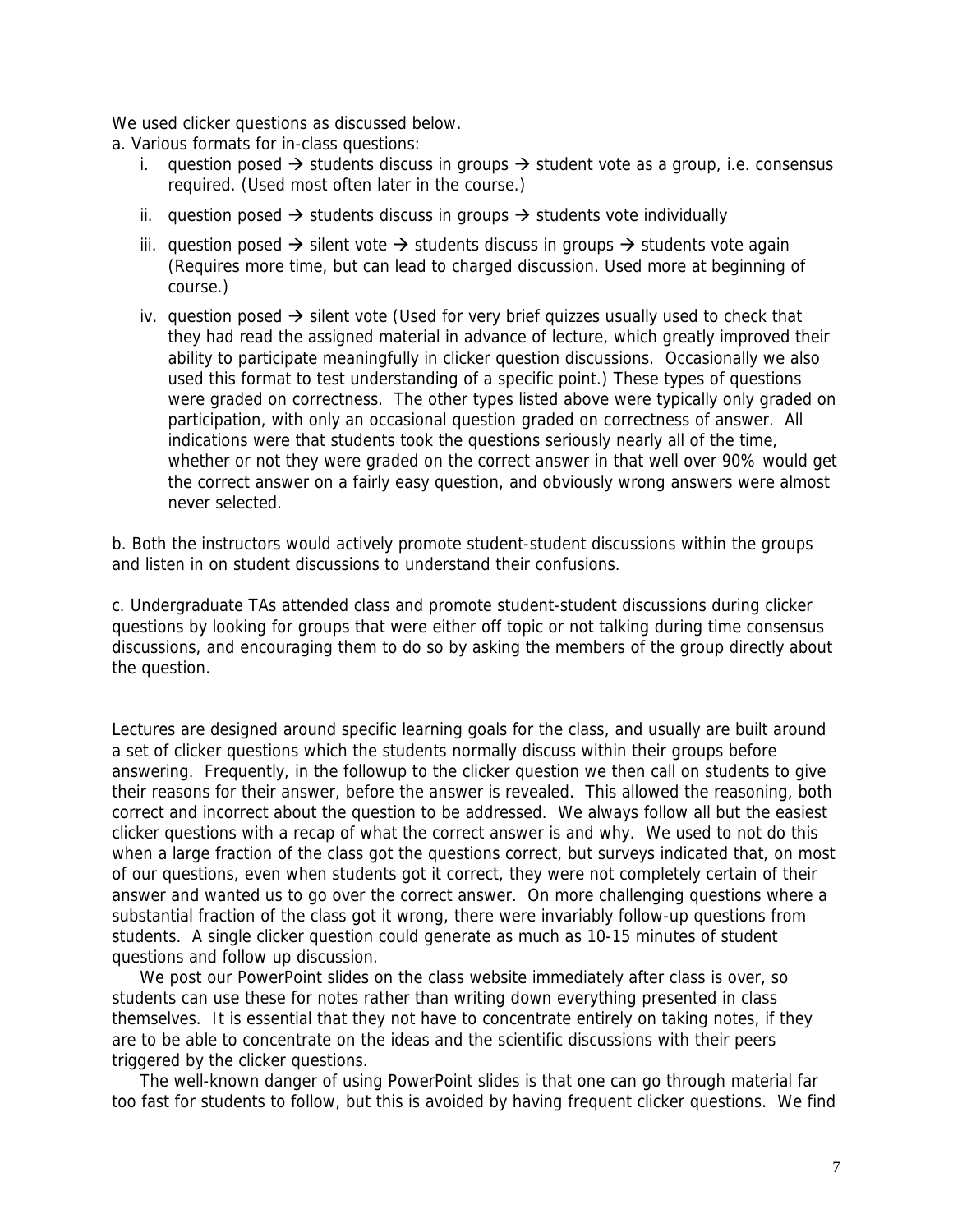that 14 not-very-dense slides, and 4-5 substantial clicker questions (possibly with some additional brief questions, such as the quizzes on assigned reading) is fairly typical for a one hour class. An unusual problem in this course was the number and depth of the student questions. It would often be necessary to cut off questions after a number of minutes in order to make any progress through the material. We became skillful at, after any obvious confusion on a topic had been dealt with, looking for questions that lead naturally into the next topic to be covered and moving the class along in that manner. We also found students asking much deeper questions than is typical, sufficiently deep in many cases that we were not able to provide immediate answers and had to defer responding until we researched the topic.

 In the first semester the class was transformed, there would typically be 50-100% more material prepared than would end up being covered in that class. We carried out suitable adjustments and so in subsequent semesters classes usually were about the right length, although it was not atypical to leave the last slide or two as material left for students to review on their own.

We greatly reduced the amount of in-class time spent on mathematical derivations in this course, which freed up class time for student discussions. Students have resources (problem solving sessions, posted lecture notes, book) to help them with the homework, so derivations that were important and previously were done in class were shifted to homework problems as part of solving an actual physics problem rather than as an abstract mathematical derivation. This was found to also make the derivations much more meaningful for the students. Other derivations were simply deleted as being unnecessary and inconsistent with the learning goals.

#### 7. Getting student buy-in

Starting with the first day, we explained to the students why the class was being organized and run in this fashion. This included a discussion of the research on why these novel methods have shown to lead to better learning. This discussion largely eliminated complaints about the assigned seats, and greatly reduced resistance to other novel aspects of the course. A couple of other times during the term we advertised the value of the voluntary homework problem solving sessions discussed below, repeating testimonials spontaneously offered by students who found them extremely useful. We would also briefly discussed how the purpose of the sessions was to enhance their individual learning and what sorts of collaboration would best facilitate this learning. Our observations of the student-student interactions within the sessions showed that this was quite successful--rather more so than we would have guessed. The strongest inducement for the students to come to these sessions though was clearly the nature of the homework assignments themselves, as the most difficult assignments, which included some early ones, brought a large fraction of the class to the homework sessions, and for many, coming to these sessions to do their weekly homework then became routine.

#### 8. Homework

Homework was a large part of the class; thereby recognizing its importance in the learning process. Problem sets were assigned and due weekly, except for weeks in which there were exams. A computer based homework system was used that allowed a mixture of multiple choice and numeric answers that are machine graded. It also has online submission of essay answers that were graded by TAs as discussed below.

8a. Homework problem sets included the following features:

• Problems in the homework were connected to the real world (real world for students that is). Substantial effort is put into creating problems where it is evident that there is a reason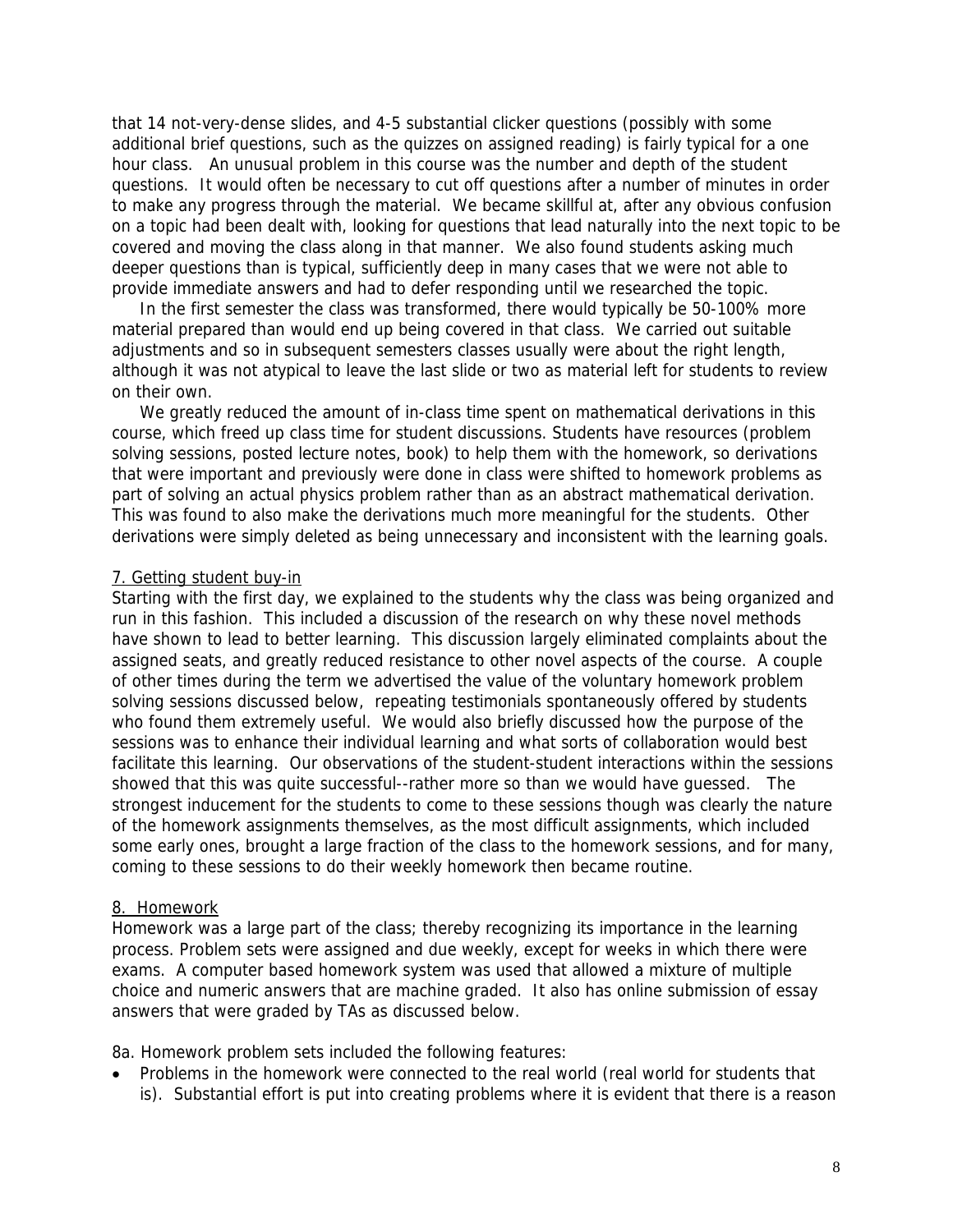someone would want to know the answer. This requires finding a context in which the physics of interest is relevant to some decisions one would make on a meaningful question, rather than having problems be simple abstract exercises. While the problem sets required a lot of time and were quite challenging to complete, students recognized the value of the problems and rated the homework as a very important contribution to their learning.

- Problem difficulty was high, requiring extensive reasoning and analysis. As well as helping learning, the difficulty also encourages the students to work collaboratively and come to the problems solving sessions. Our experience is that students work much more effectively in this environment than when they work alone, with much less time spent on unproductive struggling without making progress, or wasting large amounts of time because of simple math errors that they fail to catch.
- Students were asked to explain their reasoning behind their method of solving a problem or the logic of the answer through the use of a few essay questions and long answer questions. Students were asked to provide scientific arguments.

# 8b. Grading homework

To deal with the time required to grade essay/long answer questions, half the questions are graded simply on whether an answer was submitted while half are graded on correctness (the students do not know which one will be graded on which basis.) Even so, there is a substantial grading burden so the rubric below was developed to grade the essay questions more rapidly. This makes it possible for the marker to simply put in a number for each part in an excel spread sheet, and that number is both recorded and transmitted to the students automatically. To provide additional feedback, after each homework set is graded, examples of good, medium, and bad answers are posted, along with a short list of common student errors that were seen.

Rubric for grading essay questions.

- 1. Identifies physical principle or principles that are relevant to answering the question: (2 if correct, 0 if irrelevant principle, 1 if have both some relevant and some irrelevant principles.)
- 2. Explains how the principle(s) apply to the situation described in the problem: (1 if correct, 0 if not)
- 3. Employs proper reasoning to explain the logic in going from how principle applies to the situation to the answer to the question. (2, 1, 0 according to level of correctness. If  $#1$  or #2 are 0, this should automatically be 0.)
- 4. Clarity of writing. (2 if good, 1 if difficult but can be figured out, 0 if incomprehensible. If 0 here, all the others will be left blank.)

So if the answer is scored as 5/7 and the question is worth 1 pt, the student receives 0.71 pts.

A simple but quite effective question that we have on every assignment is the following "Pick one question from the previous week's homework that you got wrong, and explain what your error was." The students answer this question after the solutions are posted, but their own solutions have not yet been marked. The answer to this question is marked only on whether or not it is submitted, and not on content (although students are never told that). Our surveys indicate that students recognize that this going back and reviewing their answers and figuring out what they did right or wrong is valuable to their learning, but they say in spite of that recognition, they would not do it if it wasn't graded.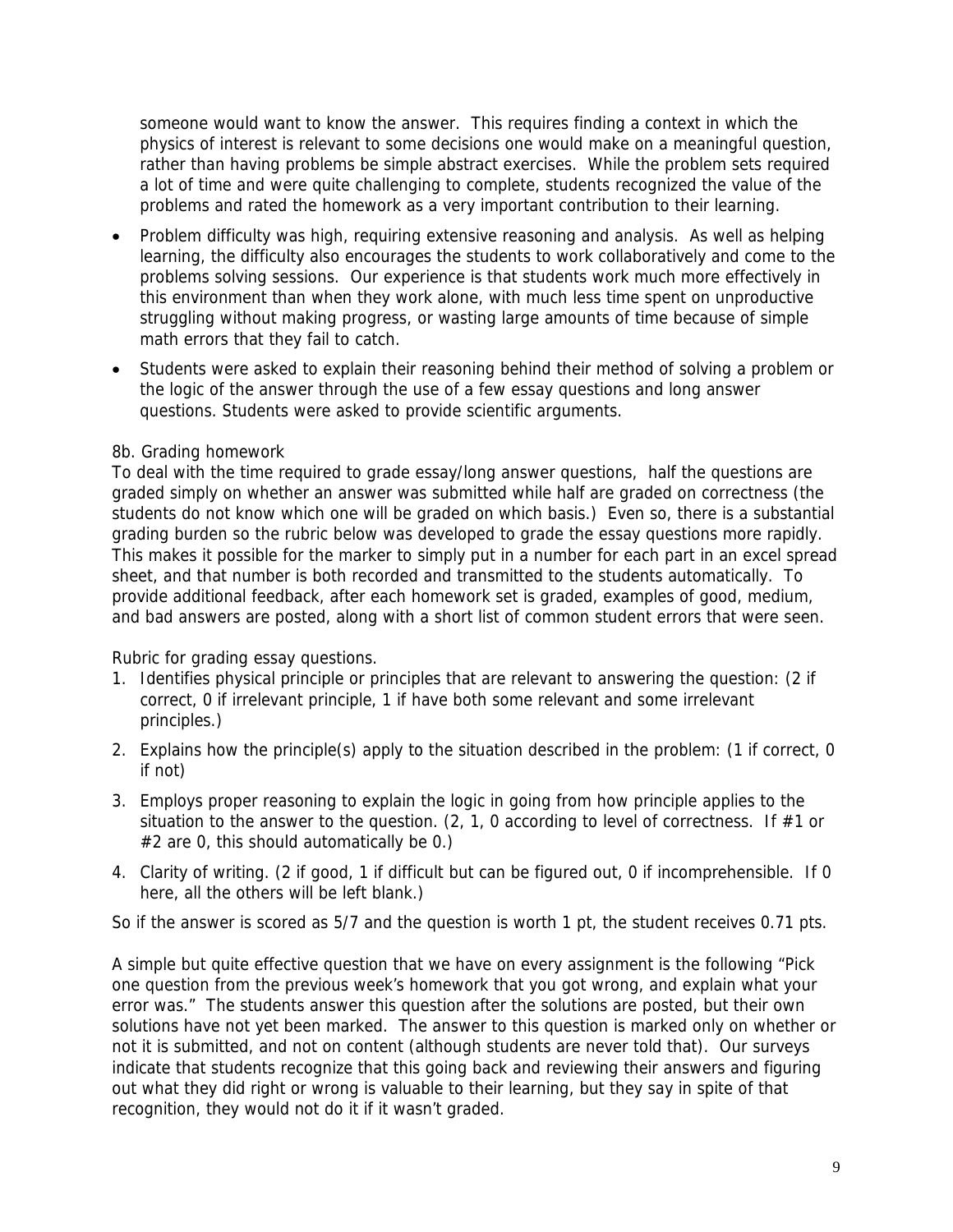8c. Problem solving sessions are offered that encourage students to work on homework problems together. The problem solving sessions are scheduled for a time/place such that the most students are available to attend. (This is determined at the beginning of the course using clickers to survey the class.) The problems sessions are run as scheduled times where there is a location for students to get together, and a TA or faculty member available. Students come and go as they wish and form groups of their own choosing. A graduate or undergraduate TA, or other qualified person familiar with the class is present. Their main job is to facilitate student-student discussions about the homework so that the students work through the problems together and come to a better understanding themselves. The staff are not there to lecture nor to tell the students how to do the problem, and this is explicitly announced in class. This is also emphasized to the TAs in a training session before the class begins, and strategies are discussed each week for how to deal with students "just wanting to get the answer," and how to help students progress towards figuring out the answers on their own through Socratic dialogue. For example, when asked a question by one student, turning around and asking other students what they think as to the answer to the question and why? Students are also given advice by the TAs concerning other ways to encourage group formation and effective problem solving. This has proven to be very successful with this course. In other courses with younger and/or less motivated students it was reasonably successful, but not the unqualified success we observe in this course, where there was a large fraction of the students regularly participating and developing highly effective collaborative and self-reliant problem solving approaches.

Other benefits to the homework sessions are that they provide a great deal of information about what topics and problems are the most difficult to students, and successful ways to overcome these difficulties. This information comes from observing the students and listening to their discussions, as well as seeing what questions they ask the TA. At the weekly TA meeting, these observations are compiled. The homework sessions also make it possible to get much more accurate measures of how long it takes the students to do the homework, because one can see when a student is nearing the end and just ask them how long they have been there working. This makes it possible to fairly accurately hit our target of having students spend 4-6 hours per week on average on the homework, which in turn allows us to ensure the overall course workload matches the specified university standard. (Although this is the standard, our surveys indicate it is far greater than the amount of time students spend weekly on homework in most courses.)

## 9. Exams

These were designed to be consistent with the learning goals, but were otherwise based on personal preferences. As a pragmatic decision, the exams were predominantly multiple choice that could be machine graded, with a variety of numerical and conceptual problems. To be consistent with the homework and focus of the course, approximately one quarter to one third of the points on each exam were based on essay answers requiring explanations and reasoning.

## 10. Use of undergraduate TAs.

In addition to the graduate TAs assigned to this course in the standard manner, we hire three undergraduates to assist with the class who either have previously been through the course or are advanced physics majors. These undergraduates cost much less than a regular TA. We advertise these positions and select the TAs from what is usually a substantial pool of very good applicants. They are selected after an interview based on their understanding of the material,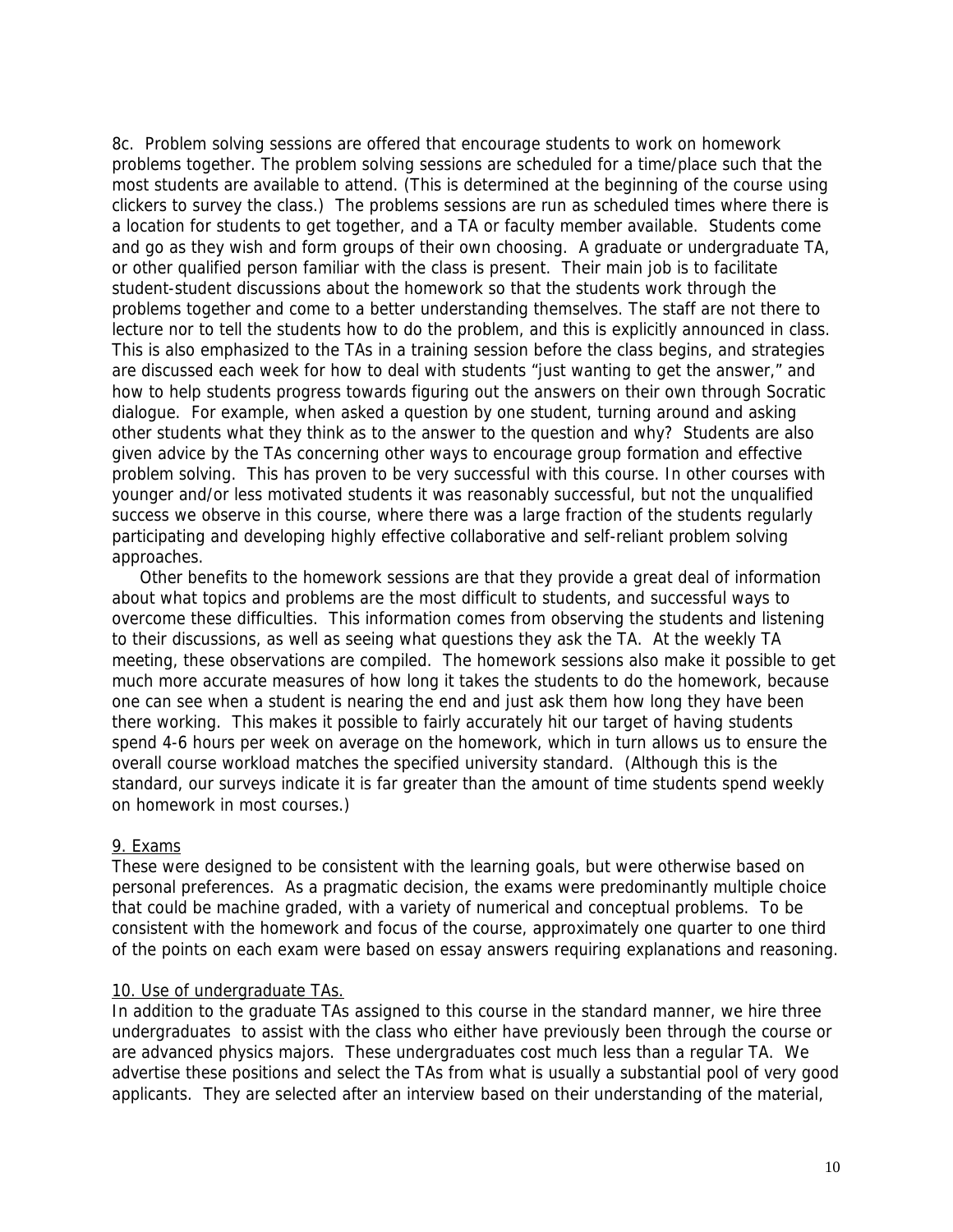interest in teaching, and social skills. Ones who have been through the class and we have observed to be effective working in the collaborative problem solving sessions are particularly valuable. These TAs attend lecture and mingle throughout the class to facilitate effective student-student discussion on clicker questions. They also provide us feedback about the student behavior, focus, and learning in the class. One is assigned for each class to simply observe and write up a summary of the lecture and how students were reacting to each part.

 There is a weekly meeting of all the graduate and undergraduate TAs, where we review issues that came up in lecture and homework sessions and generally discuss how the class is going and what is working well and not so well.

#### 11. Evaluation of learning and general aspects of the class.

In addition to the quantum mechanics concept test and homework and exam scores, we have online surveys that measure student's beliefs and their assessment of the contributions to their learning from various components of the course. The beliefs survey is a standard well tested instrument (the CLASS), and the contributions to learning survey uses the professionally developed SALG survey. We also have the weekly summaries from the lecture and homework session observations. The postdoc working on this class compiles all of this information into a document that then is a guide for what is reused and what needs to be modified in the subsequent semester. There is a weekly online submission asking a couple of brief questions and allowing general input about the class. Students get a nominal number of points from this that in principle contributes to their grade. These online submissions provide an ongoing monitor of particular student difficulties or issues. The postdoc also carries out regular in depth interviews with the students about what they are learning, and what they think about the class.

 Although the first semester of this course went fairly well, and by a number of measures was clearly more successful than its previous incarnation, there were obvious rough spots. The feedback compiled in this way made it quite easy to make adjustments and so the second semester went well, and required relatively little work.

## 12. Passing on to new instructor

All the materials for the course including the website materials, syllabus, course schedule, homework, PowerPoint files with lecture notes and clicker questions, and exams was collected on a CD. This was passed along in its entirety to a new instructor. One of the instructors spent a couple of hours explaining the course design and the materials available to him. The new instructor has used the lecture notes and clicker questions with almost no change, and has made minor changes in the homework and exams. The course has run extremely well with very high levels of student interest and participation and learning, and requires much less work by the new instructor than is normally the case when teaching a new course.

#### Future work.

Although we are no longer in charge of and hence in a position to continue to improve this course, there were some places where there was room for further improvement. The most prominent are:

1) We discovered to our surprise there is a significant minority of the students who see mathematics purely as a process, and do not understand the use of mathematical equations to describe concepts and physical relationships ("algebraic reasoning"). It was not anticipated that this would be the case in this population of students (engineering majors,